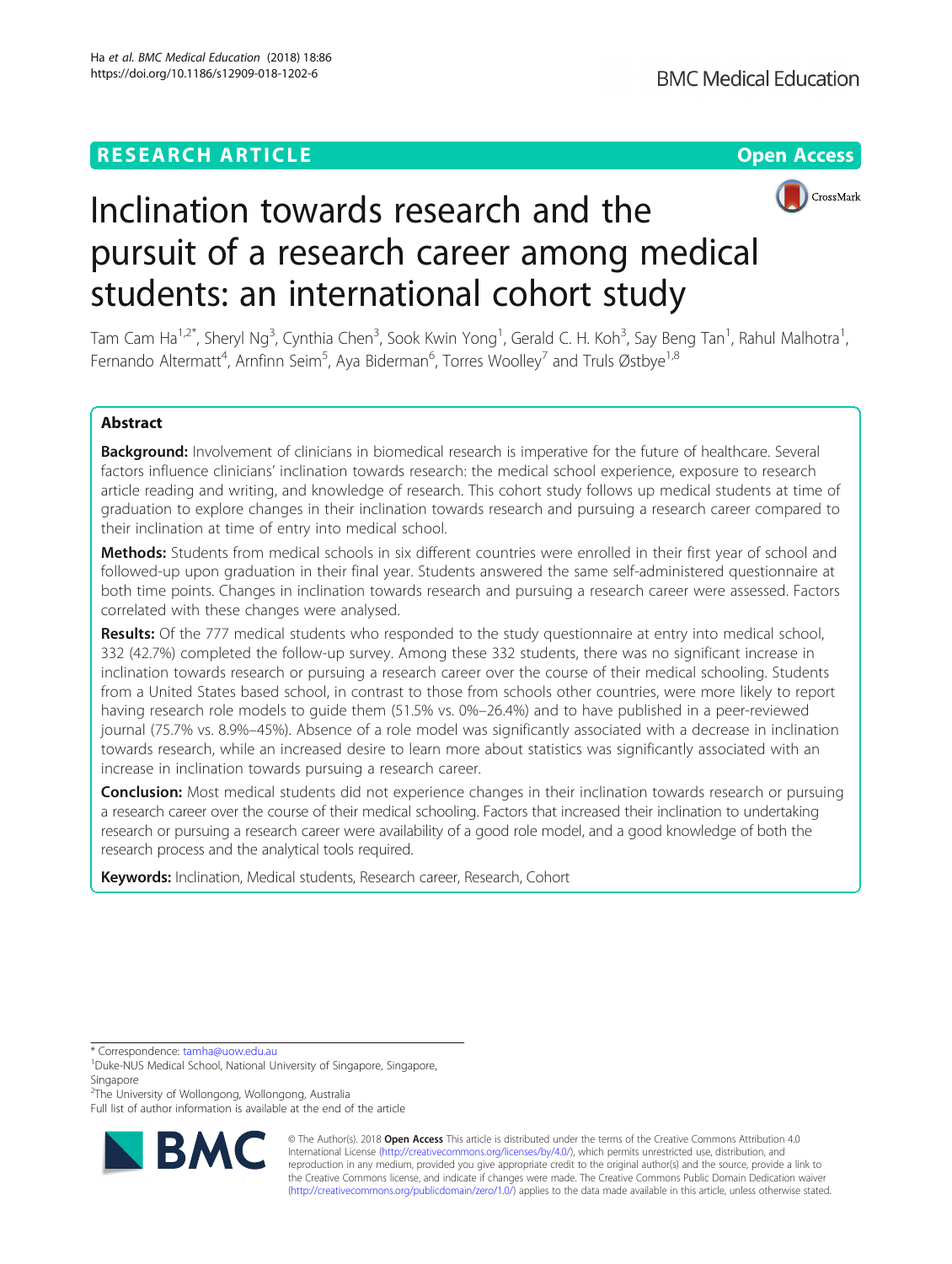## Background

Biomedical research has the potential to generate positive health and economic outcomes [\[1](#page-9-0)]. However, studies across many countries have reported a decreasing trend of physicians undertaking clinical research [\[2](#page-9-0)]. Since 2000, the number of physician-scientists has not kept pace with the overall growth of the medical research community [[3\]](#page-9-0). The progress of biomedical research is highly dependent on physicians being actively engaged in research. Physicians are more able to pursue clinically relevant research as they are in regular contact with patients, have a deeper understanding and appreciation of diseases and the clinical environment.

In view of the decreasing number of physicianscientists, various research councils and institutes across different countries are increasing their focus on training 'clinician scientists' (medical graduates who primarily pursue a career in biomedical research) and 'clinician investigators' (medical graduates who primarily are involved in patient care, but are also involved in research) [[4\]](#page-9-0).

Individual student experiences in medical school are the most important determinant in clinicians choosing to pursue a career in research and cultivating a research interest [\[5](#page-9-0)–[7\]](#page-9-0). For example, several key factors associated with a career in research include participation in research projects or electives and authoring research papers while in medical school [[8\]](#page-9-0), involvement in research training and experience while in medical school [[9\]](#page-9-0), and the desire to pursue a graduate research degree along with a medical degree [[10\]](#page-9-0). However, a recent study showed only a minority of first-year medical students across different countries and different medical schools were inclined towards a career in research [[4\]](#page-9-0).

This article reports on medical students' inclination towards a research career at the time of graduation, involving the same cohort as Tan et al. [\[4](#page-9-0)]. In that original study, medical students were assessed in terms of their confidence with biomedical research methodology, ability to interpret and understand biomedical literature, and their inclination towards research at the point of entry into medical school. The objective of this followup study is to determine whether medical students from different medical schools worldwide experienced any changes in their inclination towards research and the pursuit of a research career from first-year to the time of graduation, and which factors may have encouraged or discouraged such changes in inclinations.

## Methods

This prospective cohort study is the follow-up to a previously published baseline survey [\[4](#page-9-0)]. Medical schools from eleven universities in ten countries across five continents collaborated on this comparison study. The study design, methodology and study implementation have been previously documented [\[4](#page-9-0)]. In brief, a selfadministered, non- anonymised questionnaire was used for a baseline study of first year medical students. The identical questionnaire was used for the prospective follow-up in students' final year. The inclination of students towards research and a biomedical research career were assessed by comparing the questions at the two time points (first year medical school vs final year medical school). The pilot-tested questionnaire was developed by the study team after extensive, iterative discussions in person, via telephone and email, and then later translated from English into three languages (Portuguese, Spanish and Hebrew). Questions included exposure to medical research, experience in performing medical research, and perceived research capabilities.

## Follow-up

The medical students who responded to the baseline questionnaires were re-contacted near time of graduation. The questionnaire was identical as used in the baseline survey but with minor modifications, as each site required minor variations in procedures for administering the questionnaires due to differences in duration and course structure for each medical school. The minor modifications of the questionnaire were paraphrasing the questions in the baseline questionnaire with suitable tense used so as to be more grammatically appropriate to the final year medical students. The site investigators administered the questionnaire to final-year, graduating students during one of their compulsory classes, in person. The students then completed the questionnaires individually. The hard copies of the completed questionnaires were sent to the study team in Singapore for data analysis. Study participation was voluntary and informed written consent obtained from each student. Ethics approval was obtained from the NUS Institutional Review Board (NUS-IRB Ref No 08–274). Each site also obtained the necessary Institutional Review Board/Ethics Committee approval as required by the institution and country's regulations.

## Statistical analysis

Descriptive summary statistics were computed for each university, and the data combined for all universities. Demographic data were taken from the baseline study while the curriculum data were taken from the followup survey. Chi-square tests were used to test bivariate associations between institutions and respondent characteristics. The categories relating to understanding and capabilities in research were biostatistics, research ethics and study design. Changes in inclination towards research and biomedical career were defined as changes in inclination from beginning to end of medical school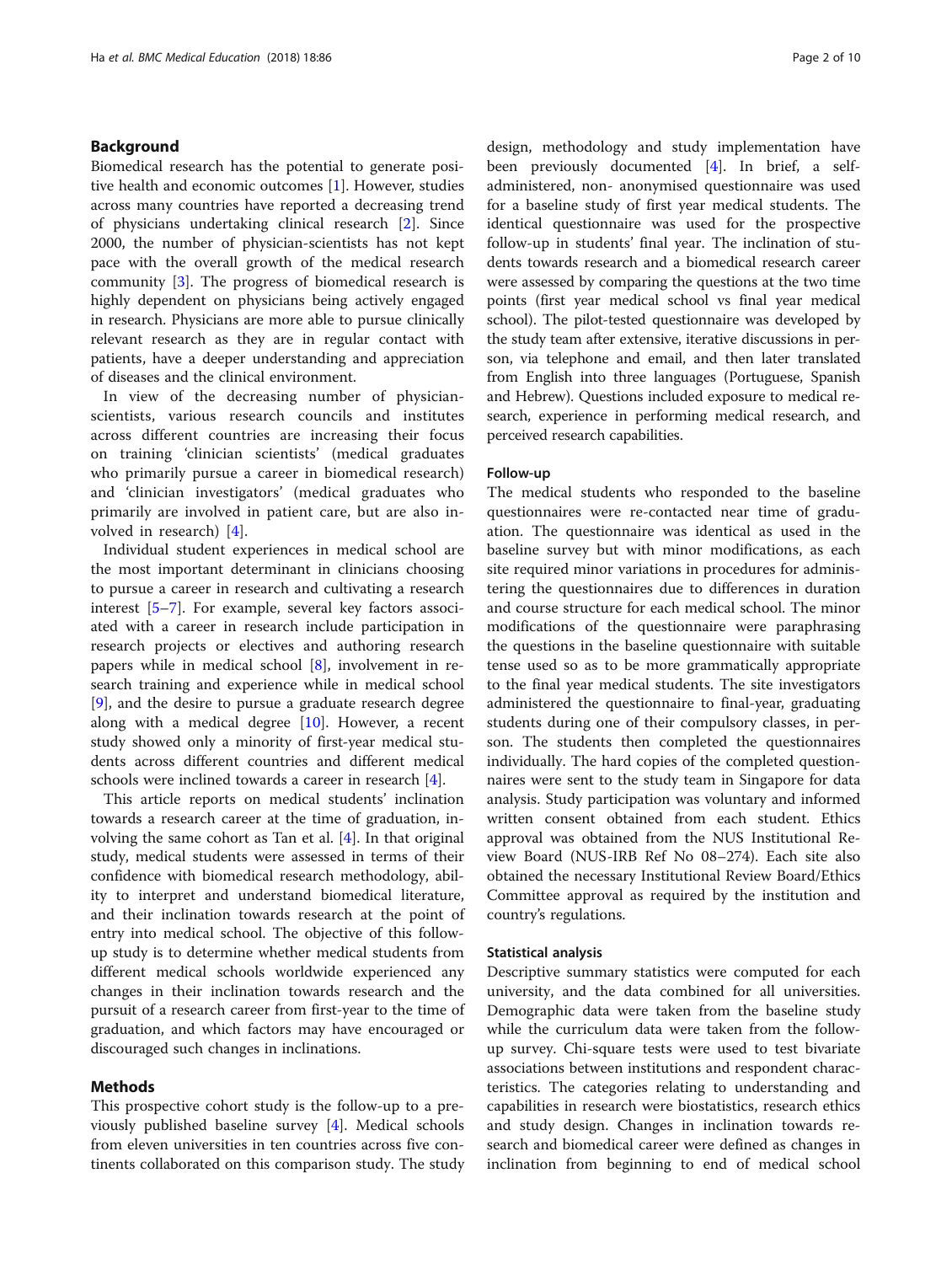(first and final year). Respondents who went from a 'No' to 'Yes'/ 'Undecided' and 'Undecided' to 'Yes' were deemed to have experienced an increase in inclination, while respondents who went from a 'Yes' to 'No'/ 'Undecided' and 'Undecided' to 'No' were deemed to have experienced a decrease in inclination.

Multinomial logistic regression was used to identify factors associated with two outcomes of interest; increase or decrease in inclination towards research, and increase or decrease inclination towards a research career (with no change in inclination as the reference comparison). A stepwise approach was used to remove any predictors which were not significant and odds ratios (OR) with confidence intervals reported. A sensitivity analysis was carried out for robustness of results: missing data of non-respondents in the follow-up survey was entered with their baseline information and full analyses were again performed. All statistical analyses were performed using R software (R. RStudio, Inc., Boston, MA, USA 2015). Significance was set at  $p < 0.05$  for all analyses.

## Results

Among the 11 universities in 10 countries that were part of the original study, 7 universities from 6 countries responded to the follow-up. These universities were: James Cook University (JCU) Australia; Pontificia Universidad Catolica de Chile (PUC) Chile; Ben-Gurion University (BGU) Israel; Duke University USA; Norwegian University of Science and Technology (NTNU) Norway; and the National University of Singapore (NUS) (students from both Yong Loo Lin School of Medicine and Duke-NUS Medical School) Singapore (Table [1](#page-3-0)). Singapore data were presented as a combination of the two schools because the sample size for Duke-Nus Medical School was too small to be presented as a stand-alone site.

A total of 777 responses were provided in the baseline survey; of these, 332 (42.7%) responded to the final year survey. The demographics of the students who responded to the follow-up study are described in Table [1.](#page-3-0) The median age at baseline was 19 years (range; 16–33 years), with BGU and Duke University having the highest median age of 24 years, and JCU Australia the lowest at 17 years. Duke University (USA) and Duke-NUS (Singapore) were the only institutions with solely graduate students, so most students (73.1%) overall did not have a previous degree. There was no significant difference in baseline characteristics between the respondents and non-respondents of this follow-up survey, but most of the non-respondents did not have any prior experience with research (data not shown).

Most students experienced no change in inclination towards research except JCU (44.4% vs. 37.8%) and PUC

(40.0% vs. 35.0%), where more students increased their inclination towards research compared to those who had no change in inclination towards research. Also, most students reported no change in their inclination towards research careers.

The majority of students had performed some research during the course of their medical school but had not taken any additional courses in research or ethics outside their regular curriculum; this was observed across all the institutions. While few students overall had published an article in peer-reviewed journals when in medical school, Duke University students reported otherwise with 75.7% having done so.

Most students indicated that they did not have any role model to guide their research during the course of the medical programme except Duke University, where more than half (51.4% vs. 0%–26.4%) of the students reported in the affirmative. In addition, Duke University students envisioned having the highest percentage of their postgraduate work time spent undertaking research (mean: 23% vs. 7.7%–11.6%).

Table [2](#page-5-0) presents the change in the self-reported capabilities and confidence of the medical students. While no significant change in students' understanding or confidence towards research methods was observed, BGU had the highest proportion of increased understanding in biostatistics, capabilities in study design and data analysis, while NTNU and NUS had high proportions of students with increased understanding of research ethics, and Duke University recorded the highest proportion of students with increased confidence in publication ethics. The aspects which various medical schools' students showed consistent trend in increasing confidence were understanding ethics terms found in research journals and evaluating diagnostic tests.

The only factor which was significantly associated with an increased inclination towards research was increased desire to learn biostatistics (Odds Ratio (OR) 1.68; Confidence Interval (CI) 1.03–2.74) (Table [3](#page-7-0)). However, after adjusting for gender, age and institution, increased desire to learn biostatistics was no longer statistically significant. Meanwhile, absence of a role model and lack of understanding of study design terms described in journal articles were significantly associated with a decrease in inclination towards research (Table [3](#page-7-0)). After multivariate adjustment, only absence of a research role model remained statistically significant (OR 0.37; CI 0.  $18-0.79$ ).

Table [4](#page-8-0) summarises the capability and confidence factors that were significantly associated with a change in inclination towards a research career. Students who reported an increased desire to learn more about biostatistics and an increased knowledge of manipulation of statistics were more likely to experience an increased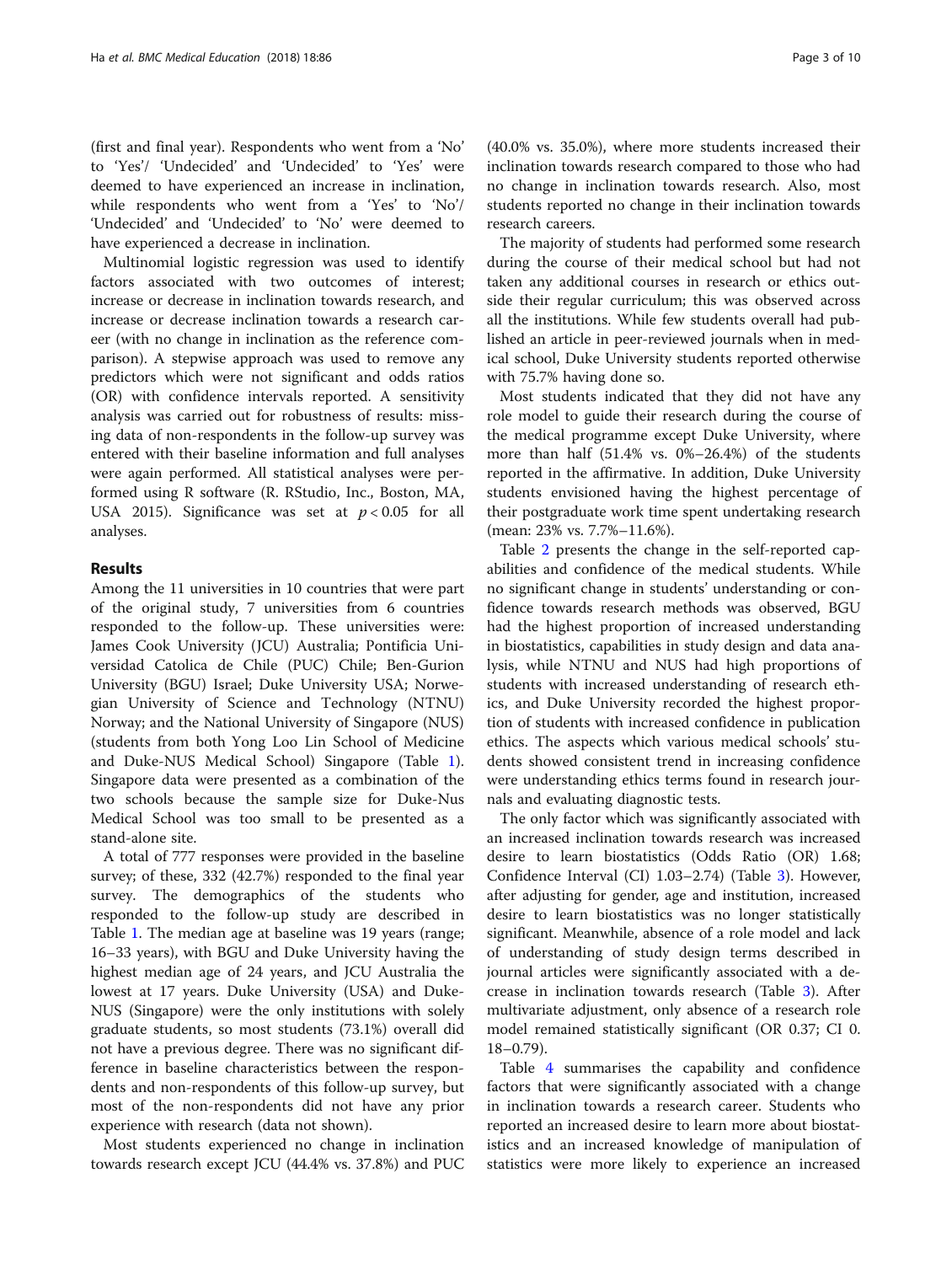|                                                                                      |                | Institutions <sup>a</sup> |            |              |              |              |                |
|--------------------------------------------------------------------------------------|----------------|---------------------------|------------|--------------|--------------|--------------|----------------|
|                                                                                      | Total          | JCU                       | PUC        | <b>BGU</b>   | <b>DUMC</b>  | <b>NTNU</b>  | <b>NUS</b>     |
| First year                                                                           | 777            | 167                       | 98         | 41           | 82           | 108          | 281            |
| Final year                                                                           | 332            | 45                        | 20         | 29           | 37           | 47           | 154            |
| N (%)                                                                                |                |                           |            |              |              |              |                |
| Age at first year                                                                    |                |                           |            |              |              |              |                |
| Median                                                                               | 19             | 17                        | 18         | 24           | 24           | 22           | 19             |
| (Min, Max)                                                                           | (16, 33)       | (16, 22)                  | (17, 23)   | (19, 27)     | (22, 33)     | (19, 25)     | (18, 28)       |
| Gender                                                                               |                |                           |            |              |              |              |                |
| Female                                                                               | 179 (53.9)     | 25 (55.6)                 | 9(45.0)    | 12 (41.4)    | 15 (40.5)    | 35 (74.5)    | 83 (53.9)      |
| Male                                                                                 | 153 (46.1)     | 20 (44.4)                 | 11(55.0)   | 17 (58.6)    | 22 (59.5)    | 12(25.5)     | 71 (46.1)      |
| Highest Academic Qualification                                                       |                |                           |            |              |              |              |                |
| No previous degree                                                                   | 239/327 (73.1) | 40/44 (90.9)              | 19 (95.0)  | 25/28 (89.3) | 0(0.0)       | 35/45 (77.8) | 120/153 (78.4) |
| Diploma                                                                              | 18/327 (5.5)   | 3/44(6.8)                 | 1(5.0)     | 1/28(3.6)    | 0(0.0)       | 3/45(6.7)    | 11/153(7.2)    |
| Bachelors                                                                            | 61/327 (18.7)  | 0(0.0)                    | 0(0.0)     | 2/28(7.1)    | 32 (86.5)    | 7/45 (15.6)  | 19/153 (12.4)  |
| Masters                                                                              | 7/327(2.1)     | $1/44$ (2.3)              | 0(0.0)     | 0(0.0)       | 4(10.8)      | 0(0.0)       | 2/153(1.3)     |
| PhD & above                                                                          | 2/327(0.6)     | 0(0.0)                    | 0(0.0)     | 0(0.0)       | 1(2.7)       | 0(0.0)       | 1/153(0.7)     |
| Inclination towards research <sup>b</sup>                                            |                |                           |            |              |              |              |                |
| No change                                                                            | 133/323 (41.2) | 17 (37.8)                 | 7(35.0)    | 11/28 (39.3) | 17/35 (48.6) | 25(53.2)     | 56/148 (37.8)  |
| Decrease                                                                             | 90/323 (27.9)  | 8 (17.8)                  | 5(25.0)    | 7/28(25.0)   | 6/35(17.1)   | 14 (29.8)    | 50/148 (33.8)  |
| Increase                                                                             | 100/323 (31.0) | 20 (44.4)                 | 8(40.0)    | 10/28 (35.7) | 12/35 (34.3) | 8(17.0)      | 42/148 (28.4)  |
| Inclination towards a biomedical career <sup>b</sup>                                 |                |                           |            |              |              |              |                |
| No change                                                                            | 137/329 (41.6) | 17/44 (38.6)              | 3(15.0)    | 11/28 (39.3) | 14/36 (38.9) | 25 (53.2)    | 67(43.5)       |
| Decrease                                                                             | 118/329 (35.9) | 18/44 (40.9)              | 15 (75.0)  | 6/28(21.4)   | 8/36 (22.2)  | 10(21.3)     | 61 (39.6)      |
| Increase                                                                             | 74/329 (22.5)  | 9/44(20.5)                | 2(10.0)    | 11/28 (39.3) | 14/36 (38.9) | 12 (25.5)    | 26 (16.9)      |
| Done research during medical school                                                  |                |                           |            |              |              |              |                |
| No                                                                                   | 41/326 (12.6)  | 22 (48.9)                 | 2(10.0)    | 1(3.4)       | 0(0.0)       | 0(0.0)       | 17/152 (11.2)  |
| Yes                                                                                  | 285/326 (87.4) | 23(51.1)                  | 18 (90.0)  | 28 (96.6)    | 37 (100.0)   | 47 (100.0)   | 135/152 (88.8) |
| Taken a course in research during medical school outside regular curriculum          |                |                           |            |              |              |              |                |
| No                                                                                   | 255 (76.8)     | 41 (91.1)                 | 18 (90.0)  | 17 (58.6)    | 20 (54.1)    | 41 (87.2)    | 118 (76.6)     |
| Yes                                                                                  | 77 (23.2)      | 4(8.9)                    | 2(10.0)    | 12(41.4)     | 17 (45.9)    | 6(12.8)      | 36 (23.4)      |
| Taken a course in research ethics during medical school outside regular curriculum   |                |                           |            |              |              |              |                |
| No                                                                                   | 295/326 (90.2) | 42/44 (95.4)              | 20 (100.0) | 23/28 (82.1) | 25 (67.6)    | 47 (100.0)   | 138/151 (91.4) |
| Yes                                                                                  | 32/326 (9.8)   | 2/44(4.6)                 | 0(0.0)     | 5/28(17.9)   | 12 (32.4)    | (0.0)        | 13/151 (8.6)   |
| Had articles accepted or published in peer-reviewed journals while in medical school |                |                           |            |              |              |              |                |
| No                                                                                   | 218 (65.7)     | 41(91.1)                  | 11(55.0)   | 25 (86.2)    | 9(24.3)      | 36 (76.6)    | 96 (62.3)      |
| Yes                                                                                  | 114(34.3)      | 4(8.9)                    | 9(45.0)    | 4(13.8)      | 28 (75.7)    | 11(23.4)     | 58 (37.7)      |
| Had an experience during medical school that put off respondent from research        |                |                           |            |              |              |              |                |
| No                                                                                   | 248/326 (74.9) | 36 (80.0)                 | 6(30.0)    | 28 (96.6)    | 22 (59.5)    | 42/46 (91.3) | 114 (74.0)     |
| Yes                                                                                  | 83/326 (25.1)  | 9(20.0)                   | 14(70.0)   | 1(3.4)       | 15(40.5)     | 4/46 (8.7)   | 40 (26.0)      |
| Had an experience during medical school that ignited interest in research            |                |                           |            |              |              |              |                |
| No                                                                                   | 230/326 (70.3) | 26/43 (60.5)              | 9(45.0)    | 22 (75.9)    | 18 (48.6)    | 35 (74.5)    | 120/151 (79.5) |
| Yes                                                                                  | 97/326 (29.7)  | 17/43 (39.5)              | 11(55.0)   | 7(24.1)      | 19 (51.4)    | 12 (25.5)    | 31/151 (20.5)  |

<span id="page-3-0"></span>Table 1 Demographic profiles, research inclination and previous research experience of the medical students from various medical schools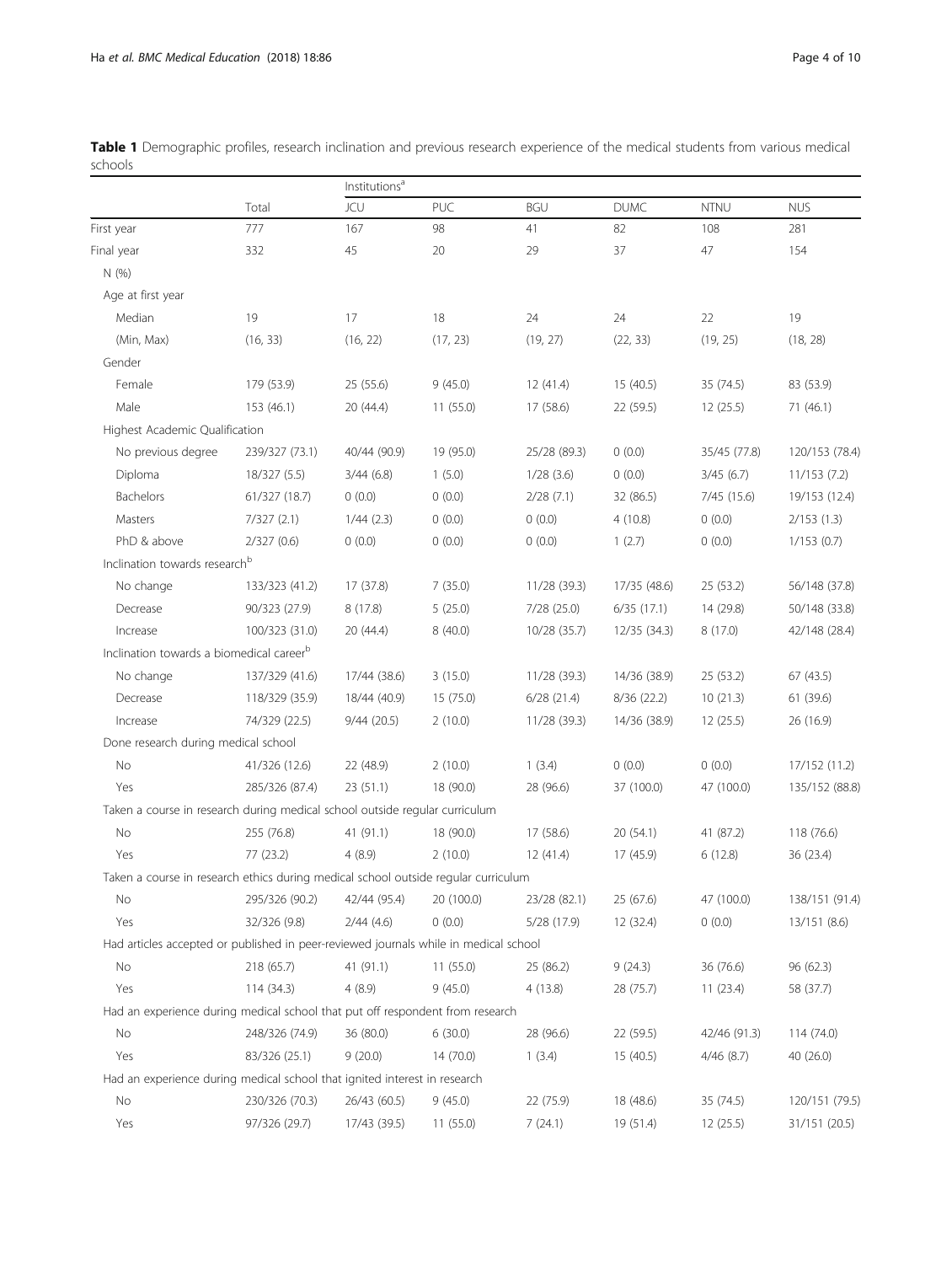|                                                         |                | Institutions <sup>a</sup> |               |              |             |             |                |
|---------------------------------------------------------|----------------|---------------------------|---------------|--------------|-------------|-------------|----------------|
|                                                         | Total          | JCU                       | <b>PUC</b>    | <b>BGU</b>   | <b>DUMC</b> | <b>NTNU</b> | <b>NUS</b>     |
| Read biomedical journals at least once every 6 months   |                |                           |               |              |             |             |                |
| No.                                                     | 163 (49.1)     | 15(33.3)                  | 10(50.0)      | 14 (48.3)    | 13(35.1)    | 17 (36.2)   | 94 (61.0)      |
| Yes                                                     | 169 (50.9)     | 30(66.7)                  | 10(50.0)      | 15(51.7)     | 24 (64.9)   | 30 (63.8)   | 60 (39.0)      |
| Presence of role model during medical school            |                |                           |               |              |             |             |                |
| No.                                                     | 232/326 (73.7) | 31/40 (77.5)              | 15/15 (100.0) | 21/28 (75.0) | 18 (48.6)   | 38 (80.9)   | 109/148 (73.6) |
| Yes                                                     | 83/326 (26.3)  | 9/40(22.5)                | 0/15(0.0)     | 7/28(25.0)   | 19 (51.4)   | 9(19.1)     | 39/148 (26.4)  |
| Percentage of work time envisioned to spend on research |                |                           |               |              |             |             |                |
| Mean (SD)                                               | 11.6(12.7)     | 9.1(11.9)                 | 7.7(4.2)      | 10.7(4.32)   | 23.0 (22.0) | 11.3(13.2)  | 10.2(9.8)      |

Table 1 Demographic profiles, research inclination and previous research experience of the medical students from various medical schools (Continued)

<sup>a</sup>JCU James Cook University, PUC, Pontificia Universidad Catolica de Chile, BGU Ben-Gurion University, DUMC Duke University Medical Centre, NTNU Norwegian University of Science and Technology, NUS National University of Singapore (inclusive of Yong Loo Lin School of Medicine and from Duke-NUS Graduate Medical School)

<sup>b</sup>Increase: No to Undecided or Yes, or Undecided to Yes; Decrease: Yes to Undecided or No; or Undecided to No

inclination towards a research career. After multivariate adjustment, only an increased desire to learn more about biostatistics remained significant (OR 2.58; 1.38–4.84). Meanwhile, the factors associated with decreased inclination towards research career were an understanding of data analysis, research ethics, knowledge of study design and potential biases (Table [4](#page-8-0)). In multivariate analysis, the ability to analyse data was significantly associated with a decrease in inclination towards research career (OR 0.49; 0.31–0.78).

#### **Discussion**

The initial investigation of inclination of medical students at entry into medical school from different parts of the world showed 35% had an inclination towards research and 25% towards a research career [\[4](#page-9-0)]. At followup, overall, there was a slight decline in inclination; 31% of students were inclined towards research and 23% inclined towards a research career. The change in inclination towards research may possibly be due to the school's curricula, and the format of teaching in each of the medical schools.

Longitudinal studies such as the present study will assist in the assessment of current medical programmes for supporting students to undertake and be better motivated towards research, as well as improvements that could be made to curricula. It is alarming to know that year by year the numbers of dedicated academic posts are declining  $[6]$  $[6]$  $[6]$ . Thus, following our students as they complete their medical school and enter into residency allows a better understanding of their interests and the impact of the medical school curricula on research training.

While our findings suggest that medical students did not have any statistically significant changes in their interest towards research and pursuing a research career,

there were a few schools with a larger proportion of students who increased their inclination towards various aspects of research. BGU in Israel provided the best learning experience to increase students' interest and confidence in research, while Duke University in USA and NUS in Singapore both improved students' confidence in publication ethics.

The study also showed that presence of a good research role model and knowledge in biostatistics and study design/research methodologies were key influences in changes of inclination towards research and research careers. It is known that when the ease of access to readily available information is present, the likelihood of students wanting to pursue a research opportunity also increases [\[5](#page-9-0)]. Good and reliable resources that are readily available are important in encouraging medical students to incorporate research into their activities.

There have been few other similar studies on factors that influence the pursuit of research or research careers preferences by medical students [[11](#page-9-0)–[13\]](#page-9-0) and studies on numbers of medical students that have research career plans [[14,](#page-9-0) [15\]](#page-9-0). Our study suggests a worrying trend of consistently low interest in research among medical students. Similarly, [\[3](#page-9-0)] Guelich et al. showed a declining trend of research intentions over the span of a decade between 1987 and 1997. Our follow-up study identifies some of the factors and barriers associated with interest in research, and these should be considered in reviewing medical curricula to allow for greater emphasis on the training of clinician scientists. In addition, a previous study suggested medical schools should improve their school curricula by portraying medical research as a rewarding and enjoyable career [\[3](#page-9-0)], while a more recent study suggested the curriculum could incorporate compulsory group-based research activities that are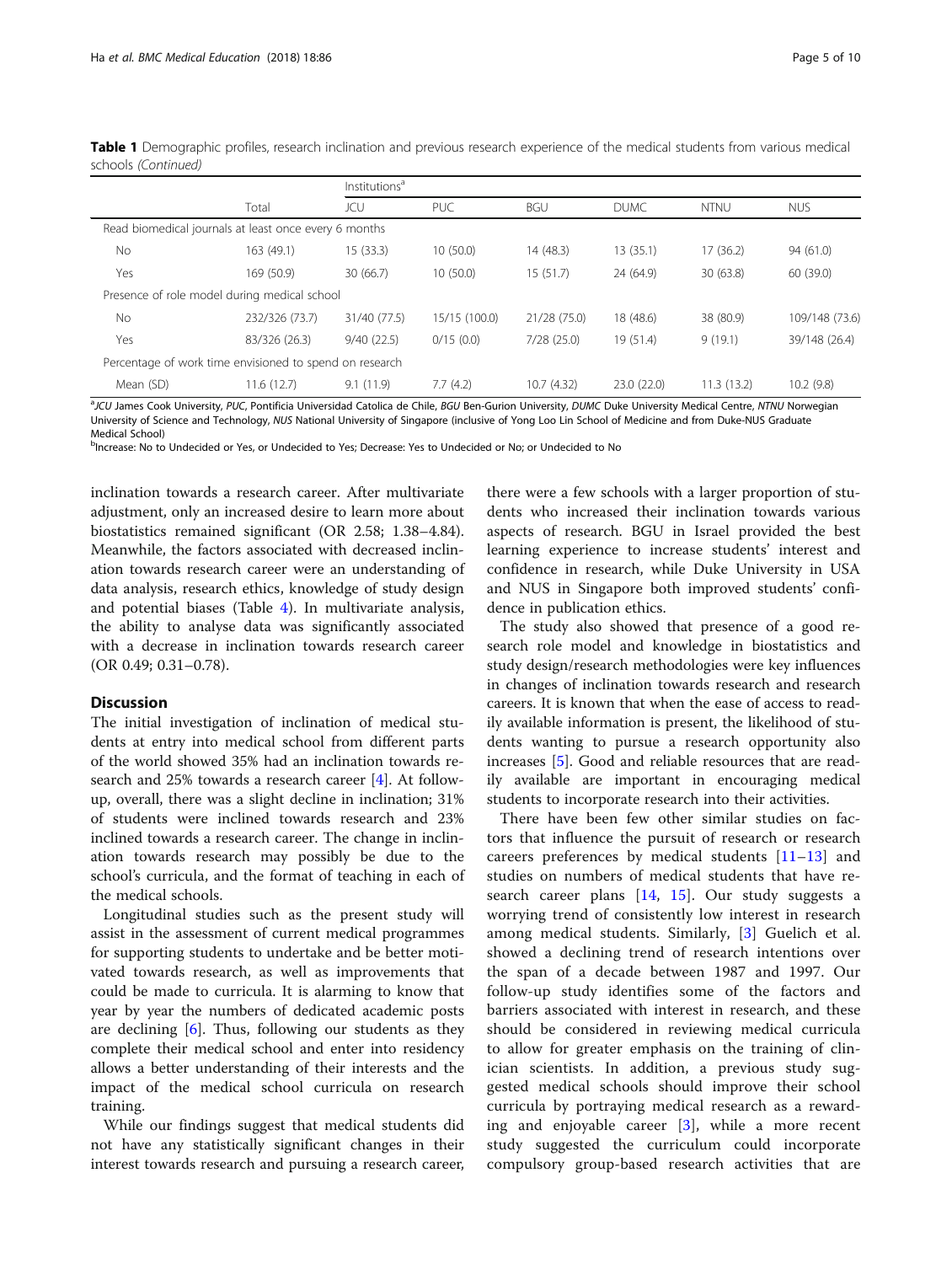<span id="page-5-0"></span>Table 2 Proportion of medical students who changed in agreement to different statements and confidence on various aspects biomedical research, n (%)

|                                                                                                   |                  |                   | Institutions <sup>a</sup> |                          |                         |                  |                         |                                                        |                |
|---------------------------------------------------------------------------------------------------|------------------|-------------------|---------------------------|--------------------------|-------------------------|------------------|-------------------------|--------------------------------------------------------|----------------|
|                                                                                                   |                  | Total             | JCU                       | PUC                      | <b>BGU</b>              | <b>DUMC</b>      | <b>NTNU</b>             | <b>NUS</b>                                             |                |
|                                                                                                   |                  | $(n = 332)$       |                           |                          |                         |                  |                         | $(n=45)$ $(n=20)$ $(n=29)$ $(n=37)$ $(n=47)$ $(n=154)$ |                |
| Agreement with statement:                                                                         | $N^c$ (%)        |                   |                           |                          |                         |                  |                         |                                                        | $P$ -value $b$ |
| <b>Biostatistics</b>                                                                              |                  |                   |                           |                          |                         |                  |                         |                                                        |                |
| I would like to learn more about biostatistics.                                                   | Decreased 37/329 | (11.2)            | 4/44<br>(9.1)             | 0<br>(0.0)               | 4<br>(13.8)             | 2/36<br>(5.6)    | 9<br>(19.1)             | 18/153<br>(11.8)                                       | $< 0.001*$     |
|                                                                                                   | Increased        | 62/329<br>(18.8)  | 3/44<br>(6.8)             | 11<br>(55.0)             | 11<br>(37.9)            | 4/36<br>(11.1)   | 10<br>(21.3)            | 23/153<br>(15.0)                                       |                |
| I can understand almost all of the statistical<br>terms that I encounter in journal articles.     | Decreased 43/330 | (13.0)            | 8<br>(17.8)               | 5<br>(25.0)              | $\mathbf{1}$<br>(3.4)   | 3<br>(8.1)       | $\overline{2}$<br>(4.3) | 24/152<br>(15.8)                                       | $0.016*$       |
|                                                                                                   | Increased        | 111/330<br>(33.6) | 14<br>(31.1)              | 9<br>(45.0)              | 16<br>(55.2)            | 8<br>(21.6)      | 15<br>(31.9)            | 49/152<br>(32.2)                                       |                |
| It is easy to manipulate statistics to support<br>results desired by investigators.               | Decreased 43/328 | (13.1)            | 11<br>(24.4)              | 4<br>(20.0)              | 1/28<br>(3.6)           | 1/36<br>(2.8)    | $\mathbf{1}$<br>(2.1)   | 25/152<br>(16.4)                                       | $< 0.001*$     |
|                                                                                                   | Increased        | 62/328<br>(18.9)  | 5<br>(11.1)               | 2<br>(10.0)              | 7/28<br>(25.0)          | 4/36<br>(11.1)   | 15<br>(31.9)            | 29/152<br>(19.1)                                       |                |
| To be an intelligent reader of the biomedical<br>literature, it is necessary to know something    | Decreased 4/330  | (1.2)             | 1/44<br>(2.3)             | 0<br>(0.0)               | 0<br>(0.0)              | 0<br>(0.0)       | 0<br>(0.0)              | 3/153<br>(2.0)                                         | $< 0.001*$     |
| about statistics.                                                                                 | Increased        | 9/330<br>(2.7)    | 6/44<br>(13.6)            | 0<br>(0.0)               | $\circ$<br>(0.0)        | 0<br>(0.0)       | 0<br>(0.0)              | 3/153<br>(2.0)                                         |                |
| Research Ethics                                                                                   |                  |                   |                           |                          |                         |                  |                         |                                                        |                |
| I would like to learn more about research ethics.                                                 | Decreased 77/327 | (23.5)            | 8<br>(17.8)               | 6/19<br>(31.6)           | 7<br>(24.1)             | 9<br>(24.3)      | 11<br>(23.4)            | 36/150<br>(24.0)                                       | 0.888          |
|                                                                                                   | Increased        | 31/327<br>(9.5)   | 3<br>(6.7)                | 1/19<br>(5.3)            | $\mathbf{1}$<br>(3.4)   | 3<br>(8.1)       | 5<br>(10.6)             | 18/150<br>(12.0)                                       |                |
| I can understand almost all of the research ethics<br>terms that I encounter in journal articles. | Decreased 37/329 | (11.2)            | 5<br>(11.1)               | $\overline{4}$<br>(20.0) | $\overline{2}$<br>(6.9) | 0<br>(0.0)       | 3<br>(6.4)              | 23/151<br>(15.2)                                       | 0.182          |
|                                                                                                   | Increased        | 116/329<br>(35.3) | 15<br>(33.3)              | 6<br>(30.0)              | 9<br>(31.0)             | 11<br>(29.7)     | 20<br>(42.6)            | 55/151<br>(36.4)                                       |                |
| To be an intelligent reader of the biomedical<br>literature, it is necessary to know something    | Decreased        | 29/327<br>(8.9)   | $\overline{2}$<br>(4.4)   | 2/19<br>(10.5)           | $\mathbf{1}$<br>(3.4)   | 3<br>(8.1)       | 3/46<br>(6.5)           | 18/151<br>(11.9)                                       | 0.655          |
| about research ethics.                                                                            | Increased        | 32/327<br>(9.8)   | 4<br>(8.9)                | 2/19<br>(10.5)           | $\mathbf{1}$<br>(3.4)   | 4<br>(10.8)      | 3/46<br>(6.5)           | 18/151<br>(11.9)                                       |                |
| Study Design                                                                                      |                  |                   |                           |                          |                         |                  |                         |                                                        |                |
| I am confident I can design a study to answer<br>a specific hypothesis.                           | Decreased        | 49/328<br>(14.9)  | 11/44<br>(25.0)           | 4<br>(20.0)              | 2<br>(6.9)              | 2<br>(5.4)       | 8<br>(17.0)             | 22/151<br>(14.6)                                       | $0.032*$       |
|                                                                                                   | Increased        | 99/328<br>(30.2)  | 8/44<br>(18.2)            | 6<br>(30.0)              | 12<br>(41.4)            | 10<br>(27.0)     | 22<br>(46.8)            | 41/151<br>(27.2)                                       |                |
| I can understand almost all of the study design<br>terms (e.g. sampling, case-control,            | Decreased        | 20/328<br>(6.1)   | 3/44<br>(6.8)             | 1<br>(5.0)               | 0<br>(0.0)              | 1<br>(2.7)       | $\mathbf{1}$<br>(2.1)   | 14/151<br>(9.3)                                        | $< 0.001*$     |
|                                                                                                   | Increased        | 128/328<br>(39.0) | 11/44<br>(25.0)           | 9<br>(45.0)              | 21<br>(72.4)            | 15<br>(40.5)     | 25<br>(53.2)            | 47/151<br>(31.1)                                       |                |
| To be an intelligent reader of the biomedical<br>literature, it is necessary to know something    | Decreased        | 13/325<br>(4.0)   | 2/44<br>(4.5)             | 0<br>(0.0)               | $\circ$<br>(0.0)        | 0<br>(0.0)       | 0<br>(0.0)              | 11/150<br>(7.3)                                        | 0.102          |
| about study design                                                                                | Increased        | 17/325<br>(5.2)   | 2/44<br>(4.5)             | $\mathbf{1}$<br>(5.0)    | $\mathbf{1}$<br>(3.4)   | 0<br>(0.0)       | 1/45<br>(2.2)           | 12/150<br>(8.0)                                        |                |
| Confidence in: Biostatistics                                                                      | N(% )            |                   |                           |                          |                         |                  |                         |                                                        |                |
| Interpreting the $P$ value for a given result                                                     | Decreased 16/328 | (4.9)             | 1<br>(2.2)                | 0<br>(0.0)               | 0<br>(0.0)              | $\circ$<br>(0.0) | 1/46<br>(2.2)           | 14/152<br>(9.2)                                        | $< 0.001*$     |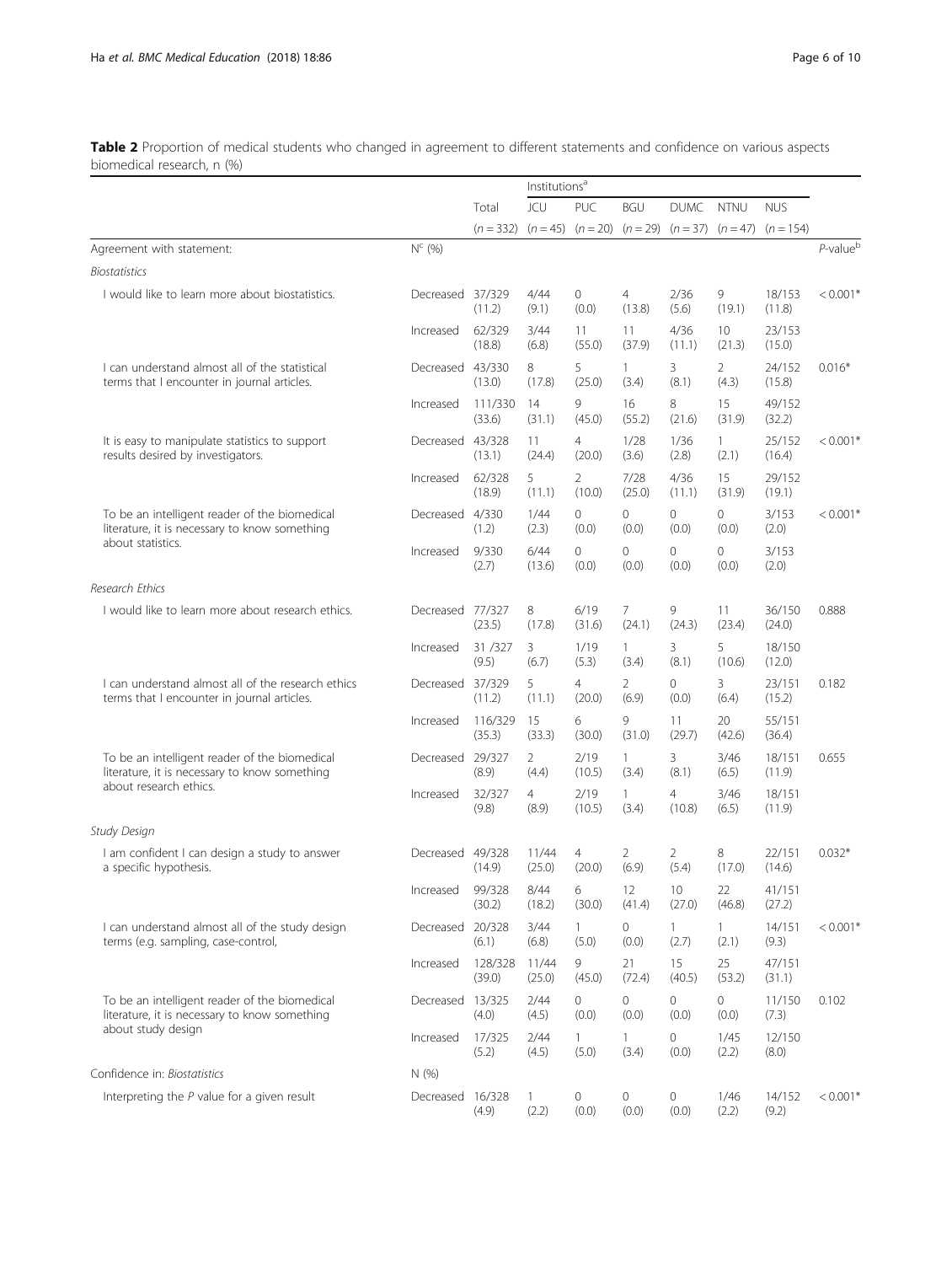Table 2 Proportion of medical students who changed in agreement to different statements and confidence on various aspects biomedical research, n (%) (Continued)

|                                                                                                      |                  |                   | Institutions <sup>a</sup> |                          |                 |              |                 |                  |            |
|------------------------------------------------------------------------------------------------------|------------------|-------------------|---------------------------|--------------------------|-----------------|--------------|-----------------|------------------|------------|
|                                                                                                      |                  | Total             | JCU                       | PUC                      | <b>BGU</b>      | <b>DUMC</b>  | <b>NTNU</b>     | <b>NUS</b>       |            |
|                                                                                                      |                  | $(n = 332)$       | $(n = 45)$                | $(n = 20)$               | $(n = 29)$      | $(n = 37)$   | $(n = 47)$      | $(n = 154)$      |            |
|                                                                                                      | Increased        | 141/328<br>(43.0) | 26<br>(57.8)              | 11<br>(55.0)             | 16/28<br>(57.1) | 12<br>(32.4) | 25/46<br>(54.3) | 51/152<br>(33.6) |            |
| Interpreting the implications to clinical practice<br>for a given result from a statistical analysis | Decreased 24/330 | (7.3)             | 1<br>(2.2)                | $\overline{2}$<br>(10.0) | 1/28<br>(3.6)   | 1(2.7)       | 2<br>(4.3)      | 17/153<br>(11.1) | 0.097      |
|                                                                                                      | Increased        | 133/330<br>(40.3) | 19<br>(42.2)              | 12<br>(60.0)             | 15/28<br>(53.6) | 15<br>(40.5) | 22<br>(46.8)    | 50/153<br>(32.7) |            |
| Assessing if the correct statistical procedure<br>was used to answer a research question             | Decreased 45/327 | (13.8)            | 7/44<br>(15.9)            | 9/19<br>(47.4)           | 3/28<br>(10.7)  | 3(8.1)       | 5/46<br>(10.9)  | 18/153<br>(11.8) | $< 0.001*$ |
|                                                                                                      | Increased        | 94/327<br>(28.7)  | 7/44<br>(15.9)            | 4/19<br>(21.1)           | 12/28<br>(42.9) | 12<br>(32.4) | 10/46<br>(21.7) | 49/153<br>(32.0) |            |
| Identifying the factors that influence the<br>adequacy of a study's sample size                      | Decreased 65/330 | (19.7)            | 11<br>(24.4)              | 13<br>(65.0)             | 4/28<br>(14.3)  | 2(5.4)       | 6<br>(12.8)     | 29/153<br>(19.0) | $< 0.001*$ |
|                                                                                                      | Increased        | 84/330<br>(25.5)  | 9<br>(20.0)               | $\mathbf{1}$<br>(5.0)    | 6/28<br>(21.4)  | 13<br>(35.1) | 19<br>(40.4)    | 36/153<br>(23.5) |            |
| Evaluating diagnostic tests                                                                          | Decreased 24/327 | (7.3)             | 2/43<br>(4.7)             | $\overline{2}$<br>(10.0) | 2<br>(6.9)      | 0(0.0)       | 4<br>(8.5)      | 14/151<br>(9.3)  | 0.154      |
|                                                                                                      | Increased        | 152/327<br>(46.5) | 14/43<br>(32.6)           | 10<br>(50.0)             | 18<br>(62.1)    | 21<br>(56.8) | 25<br>(53.2)    | 64/151<br>(42.4) |            |
| Analyzing the data to find association between<br>two variables                                      | Decreased        | 52/328<br>(15.9)  | 8/44<br>(18.2)            | 5<br>(25.0)              | 3<br>(10.3)     | 1(2.7)       | 6<br>(12.8)     | 29/151<br>(19.2) | $0.039*$   |
|                                                                                                      | Increased        | 88/328<br>(26.8)  | 4/44<br>(9.1)             | 6<br>(30.0)              | 12<br>(41.4)    | 13<br>(35.1) | 12<br>(25.5)    | 41/151<br>(27.2) |            |
| Analyzing the data to find correlation between<br>two variables                                      | Decreased 57/328 | (17.4)            | 7/44<br>(15.9)            | 6<br>(30.0)              | 2<br>(6.9)      | 1(2.7)       | 9<br>(19.1)     | 32/151<br>(21.2) | $< 0.001*$ |
|                                                                                                      | Increased        | 84/328<br>(25.6)  | 4/44<br>(9.1)             | 5<br>(25.0)              | 15<br>(51.7)    | 12<br>(32.4) | 9<br>(19.1)     | 39/151<br>(25.8) |            |
| Research Ethics                                                                                      |                  |                   |                           |                          |                 |              |                 |                  |            |
| Applying ethical principles (e.g. confidentiality,<br>beneficence, non-maleficence, autonomy)        | Decreased 23/323 | (7.1)             | 3<br>(6.7)                | 1/19<br>(5.3)            | 3/27<br>(11.1)  | 1(2.7)       | 6<br>(12.8)     | 9/148<br>(6.1)   | $0.021*$   |
|                                                                                                      | Increased        | 64/323<br>(19.8)  | 6<br>(13.3)               | 3/19<br>(15.8)           | 3/27<br>(11.1)  | 14<br>(37.8) | 15<br>(31.9)    | 23/148<br>(15.5) |            |
| Research Ethics                                                                                      |                  |                   |                           |                          |                 |              |                 |                  |            |
| Applying for an approval from an Institutional<br>Review Board (IRB) / Ethics Committee              | Decreased 21/324 | (6.5)             | 7<br>(15.6)               | 3<br>(15.0)              | 1/26<br>(3.8)   | 1(2.7)       | 2<br>(4.3)      | 7/149<br>(4.7)   | $0.043*$   |
|                                                                                                      | Increased        | 146/324<br>(45.1) | -14<br>(31.1)             | 5<br>(25.0)              | 10/26<br>(38.5) | 21<br>(56.8) | 26<br>(55.3)    | 70/149<br>(47.0) |            |
| Criteria to justify authorship in research journal<br>publications                                   | Decreased 27/324 | (8.3)             | 7<br>(15.6)               | 1/19<br>(5.3)            | 3/28<br>(10.7)  | 1(2.7)       | 0<br>(0.0)      | 15/149<br>(10.1) | $0.005*$   |
|                                                                                                      | Increased        | 113/324<br>(34.9) | 5<br>(11.1)               | 5/19<br>(26.3)           | 8/28<br>(28.6)  | 19<br>(51.4) | 20/46<br>(43.5) | 56/149<br>(37.6) |            |
| Awareness of the actions that constitute<br>publication misconduct                                   | Decreased 47/319 | (14.7)            | 5<br>(11.1)               | 4<br>(20.0)              | 3/28<br>(10.7)  | 2(5.4)       | 3/46<br>(6.5)   | 30/143<br>(21.0) | $0.017*$   |
|                                                                                                      | Increased        | 94/319<br>(29.5)  | 9<br>(20.0)               | 3<br>(15.0)              | 6/28<br>(21.4)  | 18<br>(48.6) | 16/46<br>(34.8) | 42/143<br>(29.4) |            |
| <b>Study Design</b>                                                                                  |                  |                   |                           |                          |                 |              |                 |                  |            |
| Knowledge of the advantages and<br>disadvantages of each study design                                | Decreased 19/327 | (5.8)             | 4/43<br>(9.3)             | 1<br>(5.0)               | 1<br>(3.4)      | 0(0.0)       | 1<br>(2.1)      | 12/151<br>(7.9)  | $0.081*$   |
|                                                                                                      | Increased        | 145/327<br>(44.3) | 12/43<br>(27.9)           | 14<br>(70.0)             | 16<br>(55.2)    | 17<br>(45.9) | 22<br>(46.8)    | 64/151<br>(42.4) |            |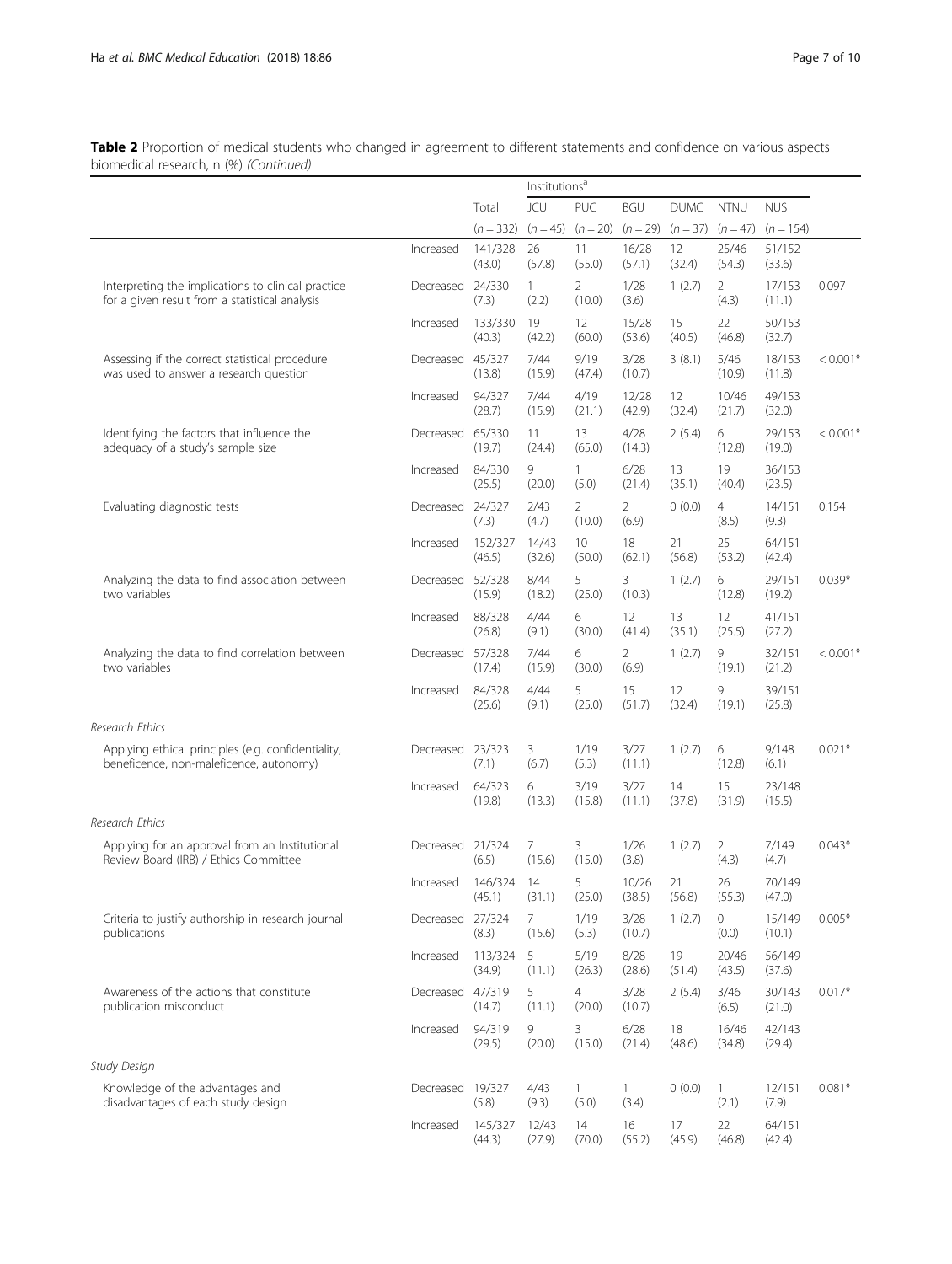<span id="page-7-0"></span>Table 2 Proportion of medical students who changed in agreement to different statements and confidence on various aspects biomedical research, n (%) (Continued)

|                                                             |           |                   | Institutions <sup>a</sup> |                          |              |              |              |                                                                                |            |
|-------------------------------------------------------------|-----------|-------------------|---------------------------|--------------------------|--------------|--------------|--------------|--------------------------------------------------------------------------------|------------|
|                                                             |           | Total             | JCU                       | <b>PUC</b>               | BGU          | <b>DUMC</b>  | ntnu         | <b>NUS</b>                                                                     |            |
|                                                             |           |                   |                           |                          |              |              |              | $(n = 332)$ $(n = 45)$ $(n = 20)$ $(n = 29)$ $(n = 37)$ $(n = 47)$ $(n = 154)$ |            |
| Identifying ways of reducing bias when<br>designing studies | Decreased | 48/328<br>(14.6)  | 12/44<br>(27.3)           | $\overline{4}$<br>(20.0) | (3.4)        | (8.1)        | 4<br>(8.5)   | 24/151<br>(15.9)                                                               | $< 0.001*$ |
|                                                             | Increased | 106/328<br>(32.3) | /44<br>(2.3)              | 8<br>(40.0)              | 21<br>(72.4) | 15<br>(40.5) | 19<br>(40.4) | 42/151<br>(27.8)                                                               |            |

<sup>a</sup>JCU James Cook University, PUC Pontificia Universidad Catolica de Chile, BGU Ben-Gurion University, DUMC Duke University Medical Centre, NTNU Norwegian University of Science and Technology, NUS National University of Singapore (inclusive of Yong Loo Lin School of Medicine and from Duke-NUS Graduate Medical School)

**b**Based on Chi-square test

<sup>c</sup>Remaining data not reported in the table had 'no change' in those statements

 $*$ *p*-value < 0.05 were statistically significant

well supported as a way to motivate students to undertake research and potentially careers in research [[7\]](#page-9-0).

In order to stem the declining interest of future clinicians towards research and research careers, current medical curricula should address barriers to student research, and adopt motivational strategies for research activity. Barriers such as inadequate funding for research, differential in pay between community and academic centres, and lack of proper initial mentorship during the transition period from resident to independent investigator have been noted as early as 2002 [\[16](#page-9-0)]. Barriers such as time and the perception that students would not receive appropriate acknowledgement for work contributed to a research project should also be addressed [\[13](#page-9-0)]. Early exposure to research may also help demystify the process of conducting research and render it more likely that research activities will be pursued during residency and potentially as a career [\[5](#page-9-0)].

## Limitations

There are several limitations to this study. All capabilities and confidence towards research were selfreported. As expected, there could be bias in perceived knowledge of statistics and medical research among the medical students. Also, as this was a prospective cohort study, following students up from different medical schools across varying countries was challenging, with the loss to follow up being 57%. Thus, the study is subjected to responder biases. Reasons for this significant loss were the long follow-up period, turnover of faculty staff, students being busy in their final year, and some students being posted to different training sites during their final year thus making it difficult to contact them for the survey. Other limitations include variations in medical school duration and follow-up across different countries. However, the follow-up process was standardised as much as possible by administering the questionnaire the same way it was at entry into medical school, and adjusting for institutional effects in multivariate models. Despite the limitations of missing data and a low follow up response rate, some cohorts demonstrated an increased inclination towards research of 22%, with 35% were less inclined. These figures may be what can realistically be expected from a cohort of medical students in terms of their interest in pursuing research careers. Due to the varying numbers of students and the small number of students in some schools, this may limit the comparisons made among the schools. However, providing results by school as well as an aggregate is a starting point for further investigations as to why differences exists in the interests towards pursuing research degrees. Examination of differences in medical school curricula may allow more specific changes to be made to encourage and inspire students to pursue research careers. We also did not examined the effect of having a previous degree on their interest in pursuing biomedical research as there were only a small number of students (26%) that had a previous degree before pursuing a medical degree. We

Table 3 Change in inclination towards research (multinomial logistic regression)

| Factors                                                 | Increase inclination towards research |                                | Decrease inclination towards research |                                |  |
|---------------------------------------------------------|---------------------------------------|--------------------------------|---------------------------------------|--------------------------------|--|
|                                                         | Bivariate (OR)                        | Multivariate <sup>a</sup> (OR) | Bivariate (OR)                        | Multivariate <sup>a</sup> (OR) |  |
| Role model during medical school by final year          | $0.93(0.52 - 1.67)$                   | $0.86(0.46 - 1.61)$            | $0.40(0.20 - 0.80)^*$                 | $0.37(0.18 - 0.79)^*$          |  |
| Desire to learn more about biostatistics                | 1.68 (1.03-2.74)*                     | $1.64(0.94 - 2.86)$            | $0.71(0.43 - 1.18)$                   | $0.76(0.44 - 1.32)$            |  |
| Understanding of study design terms in journal articles | $0.76$ $(0.48 - 1.20)$                | $\overline{\phantom{m}}$       | $0.56$ $(0.35 - 0.89)^*$              |                                |  |

<sup>a</sup>adjusted for gender, age and institution

\*statistically significant OR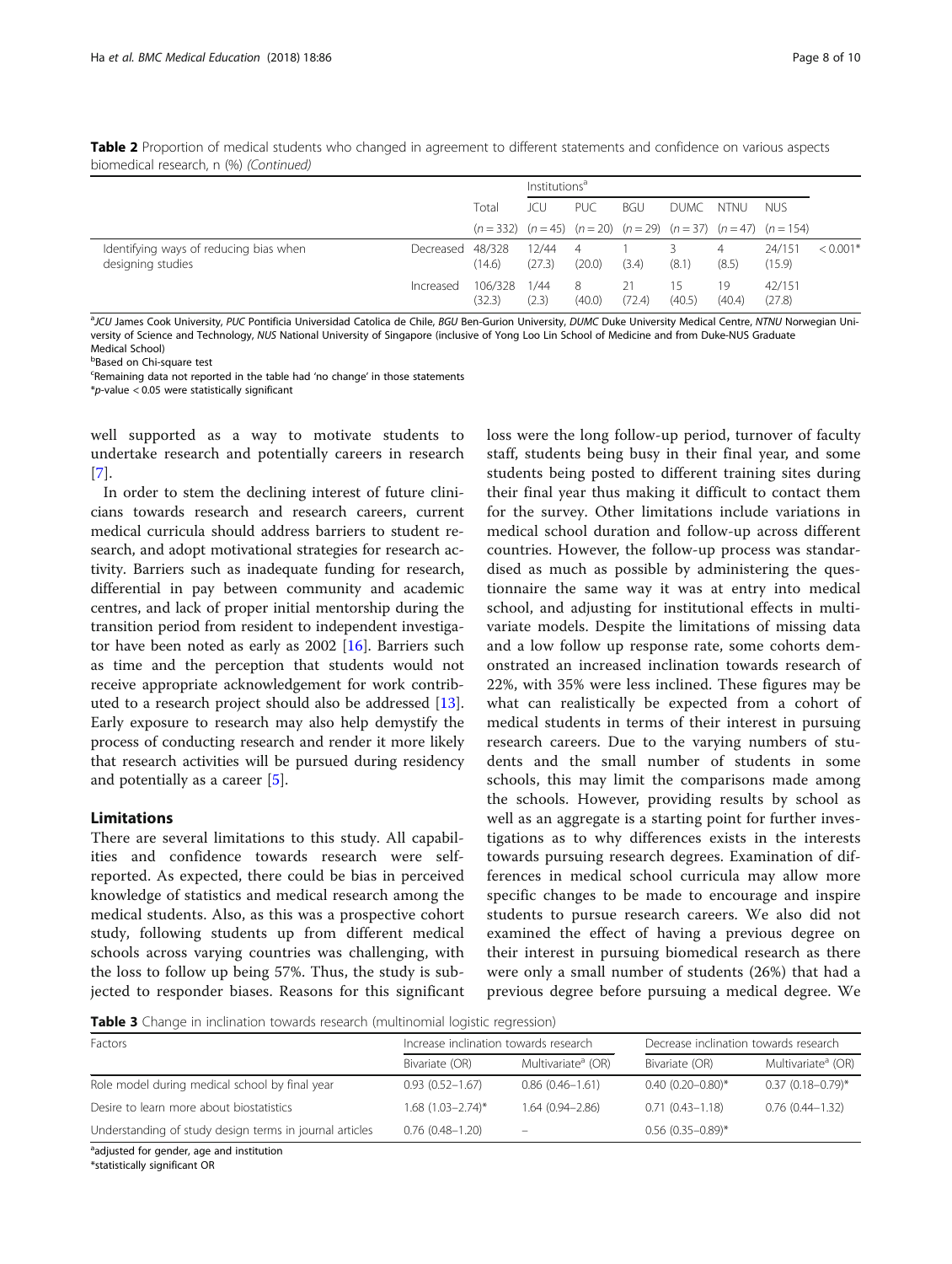<span id="page-8-0"></span>Table 4 Odds ratio (OR) using multinomial logistic regression of change in inclination towards biomedical career

| Bivariate (OR)<br>$0.52(0.25 - 1.11)$<br>$1.77(0.99 - 3.17)$<br>$1.71(0.92 - 3.16)$<br>$2.02$ (1.18-3.46)* | Multivariate <sup>a</sup><br>(OR)<br>$2.58$ (1.38-4.84)* | Bivariate<br>(OR)<br>$1.43(0.82 - 2.46)$<br>$0.66$ $(0.40 - 1.08)$<br>$0.73(0.39 - 1.35)$ | Multivariate <sup>a</sup><br>(OR) |
|------------------------------------------------------------------------------------------------------------|----------------------------------------------------------|-------------------------------------------------------------------------------------------|-----------------------------------|
|                                                                                                            |                                                          |                                                                                           |                                   |
|                                                                                                            |                                                          |                                                                                           |                                   |
|                                                                                                            |                                                          |                                                                                           |                                   |
|                                                                                                            |                                                          |                                                                                           |                                   |
|                                                                                                            |                                                          | $0.86(0.54 - 1.36)$                                                                       | $0.87(0.50 - 1.51)$               |
| $1.69$ (1.01-2.83)*                                                                                        |                                                          | $0.86(0.55 - 1.35)$                                                                       |                                   |
| $1.18(0.75 - 1.86)$                                                                                        | $1.10(0.66 - 1.83)$                                      | $0.47$ $(0.31 - 0.70)$ *                                                                  | $0.49(0.31 - 0.78)^*$             |
| 1.57 (0.99-2.48)                                                                                           |                                                          | $0.61$ $(0.41 - 0.90)^*$                                                                  |                                   |
| $1.57(0.96 - 2.57)$                                                                                        |                                                          | $0.76$ $(0.51 - 1.12)$                                                                    |                                   |
| $0.96(0.61 - 1.51)$                                                                                        |                                                          | $0.62$ $(0.42 - 0.92)$ *                                                                  |                                   |
| $1.37(0.84 - 2.25)$                                                                                        |                                                          | $0.74(0.49 - 1.12)$                                                                       |                                   |
| $1.04(0.63 - 1.70)$                                                                                        |                                                          | $0.60$ $(0.39 - 0.92)$ *                                                                  |                                   |
|                                                                                                            |                                                          |                                                                                           |                                   |

\*statistically significant OR

acknowledged that this could be a potential confounding factor in our analysis, hence the conclusion of this study to be made with caution.

## Conclusions

With caution of the limitations of this study, we conclude that most medical students do not change their inclination towards research after completing their undergraduate medical training. This finding also suggests that for medical students to improve their inclination towards research, the medical curricula should be changed to incorporate more research activities, and greater attention should be given to building students' knowledge of the research process and methods of statistical analysis [\[17](#page-9-0)]. In addition, good research role models should be made available to interested students [\[18](#page-9-0)], which may require an incentive system to encourage researchers to be role models. As training clinicians who can play his/her part in medical research is important for the future of medicine, medical schools could also consider selecting medical students based on their past research activities and their prior interest in research at time of application.

#### Abbreviations

BGU: Ben-Gurion University (BGU) Israel; JCU: James Cook University; NTNU: Norwegian University of Science and Technology (NTNU); NUS: National University of Singapore (NUS); OR: Odds Ratio; PhD: Doctorate of Philosophy; PUC: Pontificia Universidad Catolica de Chile (PUC); SD: Standard Deviation; USA: United States of America

#### **Acknowledgements**

We would like to thank the medical students who participated in this study.

#### Availability of data and materials

The datasets used and/or analysed during the current study are available from the corresponding author on reasonable request.

#### Authors' contributions

TCH coordinated the overall project, collected data, supervised and revised the manuscript, SN ran the analysis of the study, CC helped planned the statistical approach to analyzing the data, SKY helped in drafting the manuscript, GCHK coordinated the research at Yong Loo Lin School of Medicine, National University of Singapore and revised the manuscript, SBT was involved in the initial conceptualization of the project, RM helped coordinate the collection of data Duke- National University of Singapore and revised the manuscript, FA coordinated the research at Pontificia Universidad Catolica de Chile, Santiago, Chile, AS coordinated the research at Norwegian University of Science and Technology (NTNU), Norway, AB coordinated the research at Ben-Gurion University, Beer-Sheva, Israel, TW coordinated the research at James Cook University Australia and revised the manuscript, TO coordinated the research at Duke University, USA and revised the manuscript. All authors read and approved the final manuscript.

#### Ethics approval and consent to participate

Study participation was voluntary and informed written consent obtained from each student. Individual ethics approval was also obtained where appropriate from each country's institution.

#### Singapore

Approval was obtained from the NUS Institutional Review Board (NUS-IRB Ref No 08–274) for both the NUS and DUKE-NUS sites in Singapore. Australia

Approval was obtained from James Cook University Human Research Ethics Committee, approval numbers H5595 & H3031.

#### USA

Approval was obtained from DUKE Medicine Institutional Review Board for Clinical Investigations, protocol number 00013362.

#### Israel

Approval was obtained from the Ethics Committee of Soroka University Medical Center, approval number 10345.